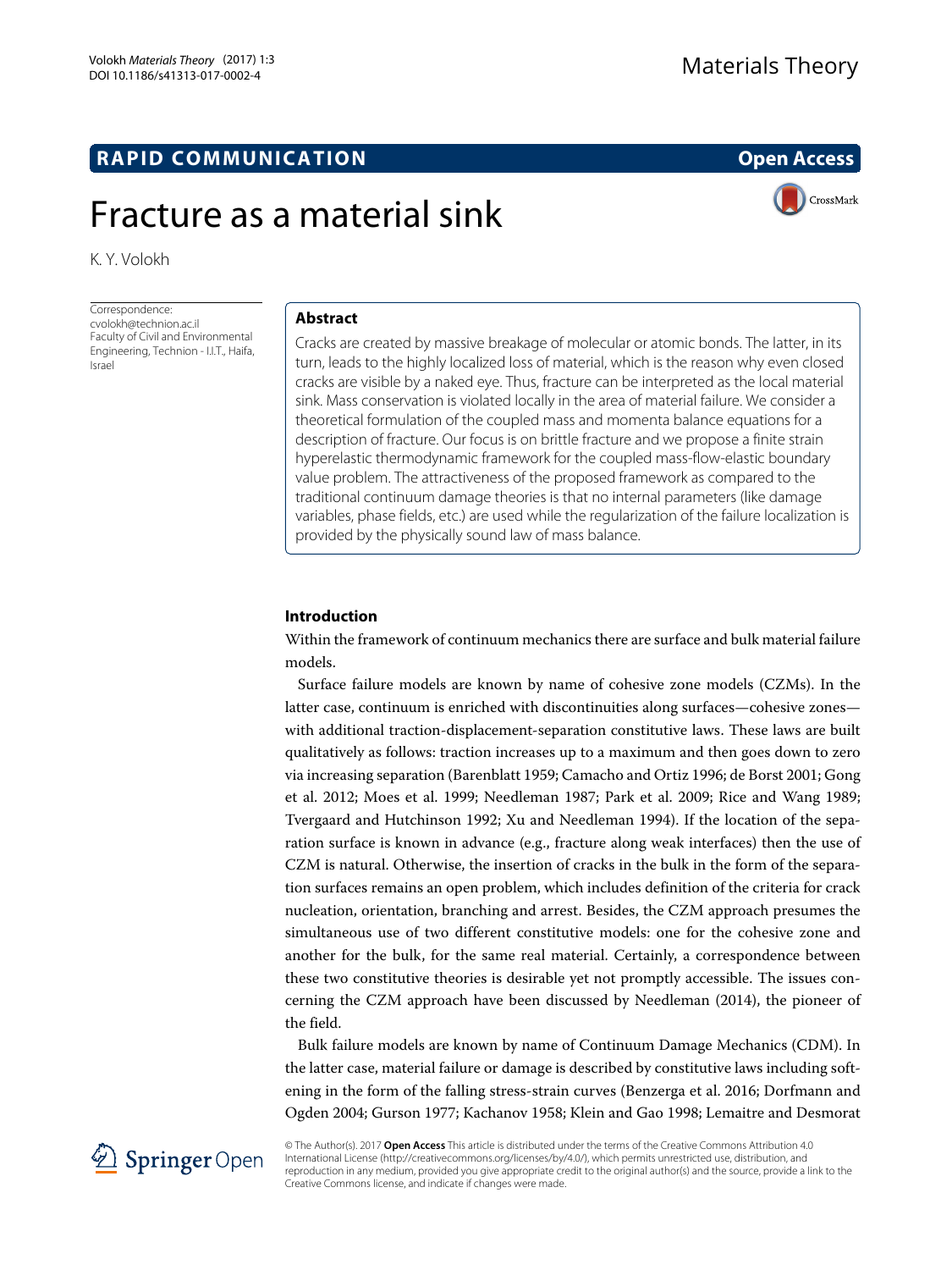[2005;](#page-7-12) Menzel and Steinmann [2001;](#page-7-13) Simo [1987;](#page-8-4) Volokh [2004;](#page-8-5) [2007;](#page-8-6) Voyiadjis and Kattan [1992\)](#page-8-7). Remarkably, damage nucleation, propagation, branching and arrest naturally come out of the constitutive laws. Unfortunately, numerical simulations based on the the bulk failure laws show the so-called pathological mesh sensitivity, which means that the finer meshes lead to the narrower damage localization areas. In the limit case, the energy dissipation in failure tends to zero with the diminishing size of the computational mesh. This physically unacceptable mesh sensitivity is caused by the lack of a characteristic length in the traditional formulation of continuum mechanics. To surmount the latter pitfall gradient- or integral- type nonlocal continuum, formulations are used where a characteristic length is incorporated to limit the size of the spatial failure localization (Borden et al. [2012;](#page-7-14) de Borst and van der Giessen [1998;](#page-7-15) Francfort and Marigo [1998;](#page-7-16) Hofacker and Miehe [2012;](#page-7-17) Lasry and Belytschko [1988;](#page-7-18) Peerlings et al. [1996;](#page-8-8) Pijaudier-Cabot and Bazant [1987;](#page-8-9) Silling [2000\)](#page-8-10). The regularization strategy rooted in the nonlocal continua formulations is attractive because it is lucid mathematically.

Unluckily, the generalized nonlocal continua theories are based (often tacitly) on the physical assumption of long-range particle interactions while the actual particle interactions are short-range—on nanometer or angstrom scale. Therefore, the physical basis for the nonlocal models appears disputable. A more physically based treatment of the pathological mesh sensitivity of the bulk failure simulations should likely include multi-physics coupling. Such an attempt to couple mass flow (sink) and finite elastic deformation within the framework of brittle fracture is considered in the present work.

#### **Basic idea**

Cracks are often thought of as material discontinuities of zero thickness. Such idealized point of view is probably applicable to nano-structures with perfect crystal organization. In the latter case fracture appears as a result of a separation—unzipping—of two adjacent atomic or molecular layers—Fig. [1](#page-1-0) (left).

In the case of the bulk material with a sophisticated heterogeneous organization, the crack appears as a result of the development of multiple micro-cracks triggered by the massive breakage of molecular or atomic bonds—Fig. [1](#page-1-0) (right). The bond breakage is not confined to two adjacent molecular layers, and the process involves thousands layers within an area or volume with the representative characteristic size *l*.

<span id="page-1-0"></span>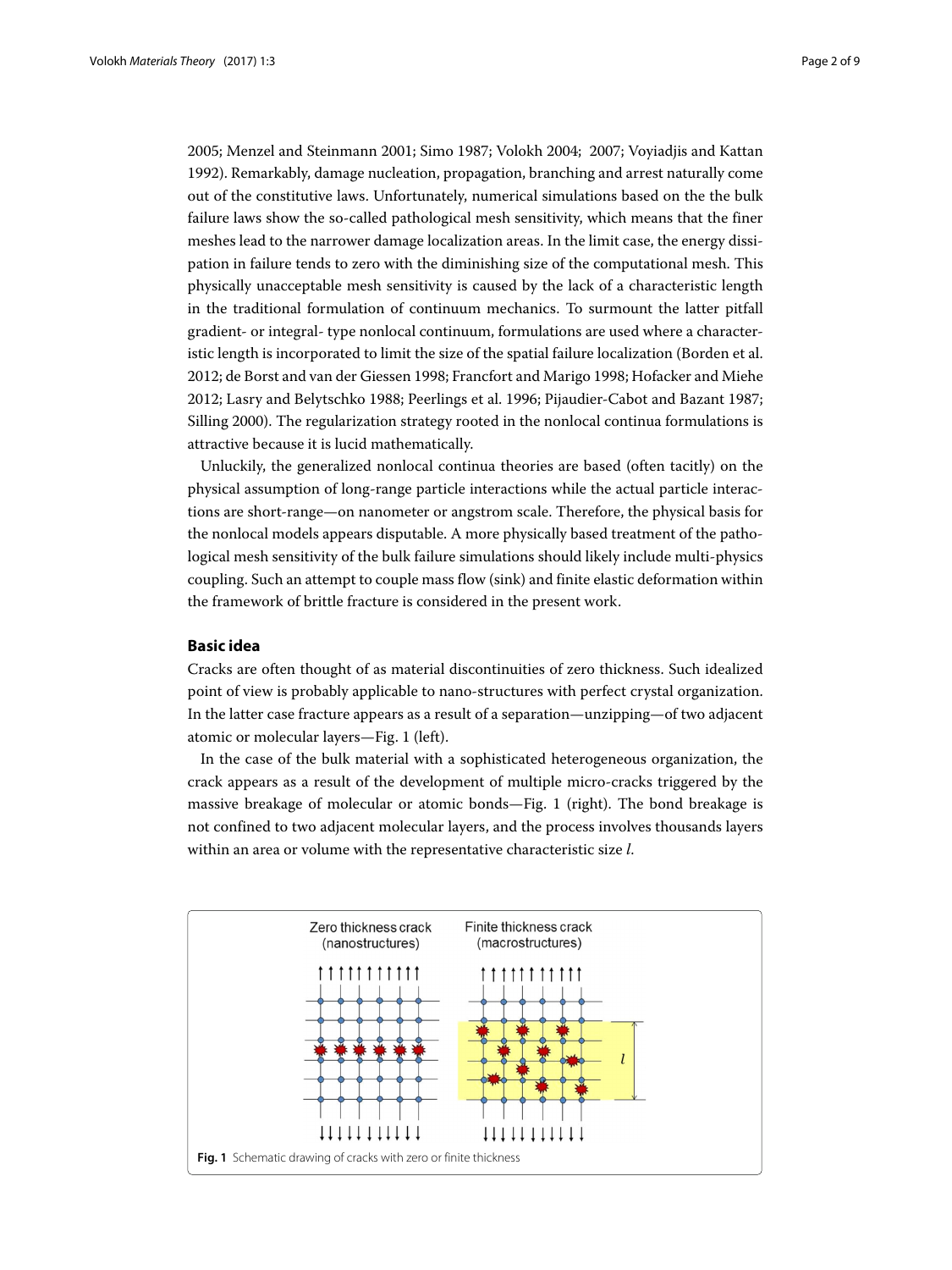It is interesting to note that material failure does not require the breakage of all molecular or atomic bonds within a representative volume. Only fraction of these bonds should be broken for the material disintegration. For example, in the case of natural rubber, roughly speaking, every third bond should be broken within a representative volume to create a crack (Volokh [2013a\)](#page-8-11).

The local bond failure leads to the highly localized loss of material. The latter, in our opinion, is the reason why even closed cracks are visible by a naked eye. Thus, material flows out of the system during the fracture process. The system becomes open from the thermodynamic standpoint. However, cracks usually have very small thickness and the amount of the lost material is negligible as compared to the whole bulk. The latter observation allows ignoring the additional supply of momenta and energy in the formulation of the initial boundary value problem described in the next sections.

#### **Thermodynamics**

Following the approach of continuum mechanics, we replace the discrete molecular structure of materials by a continuously distributed set of material points which undergo mappings from the initial (reference),  $\Omega_0$ , to current,  $\Omega$ , configuration:  $\mathbf{x} \mapsto \mathbf{y}(\mathbf{x})$ . The deformation in the vicinity of the material points is described by the deformation gradient  $\mathbf{F} = \text{Grad}\mathbf{v}(\mathbf{x}).$ 

In what follows we use the Lagrangean description with respect to the initial or reference configuration and define the local mass balance in the form

<span id="page-2-2"></span>
$$
\frac{d\rho}{dt} = \text{Divs} + \xi,\tag{1}
$$

where ρ is the referential (Lagrangean) mass density; **s** is the referential mass flux; ξ is the referential mass source (sink); and Div**s** = ∂*si*/∂*xi* in Cartesian coordinates.

*We further assume that failure and, consequently, mass flow are highly localized and the momenta and energy balance equations can be written in the standard form without adding momenta and energy due to the mass alterations.*

In view of the assumption above, we write momenta and energy balance equations in the following forms accordingly

$$
\frac{d(\rho \mathbf{v})}{dt} = \text{Div}\mathbf{P} + \rho \mathbf{b}, \quad \mathbf{P} \mathbf{F}^{\mathrm{T}} = \mathbf{F} \mathbf{P}^{\mathrm{T}}, \tag{2}
$$

<span id="page-2-0"></span>and

$$
\frac{d(\rho e)}{dt} = \mathbf{P} : \dot{\mathbf{F}} + \rho r - \text{Div}\mathbf{q},\tag{3}
$$

where  $\mathbf{v} = \dot{\mathbf{y}}$  is the velocity of a material point; **b** is the body force per unit mass; **P** is the first Piola-Kirchhoff stress and (Div**P**)*<sup>i</sup>* = ∂*Pij*/∂*xj*; *e* is the specific internal energy per unit mass; *r* is the specific heat source per unit mass; and **q** is the referential heat flux.

Entropy inequality reads

<span id="page-2-1"></span>
$$
\frac{d(\rho\eta)}{dt} \ge \frac{1}{T}(\rho r - \text{Div}\mathbf{q}) + \frac{1}{T^2}\mathbf{q} \cdot \text{Grad}T,\tag{4}
$$

where *T* is the absolute temperature.

Substitution of ( $\rho r - \text{Div}\mathbf{q}$ ) from [\(3\)](#page-2-0) to [\(4\)](#page-2-1) yields

$$
\rho \dot{\eta} + \dot{\rho} \eta \ge \frac{1}{T} (\rho \dot{e} + \dot{\rho} e - \mathbf{P} : \dot{\mathbf{F}}) + \frac{1}{T^2} \mathbf{q} \cdot \text{Grad} T,\tag{5}
$$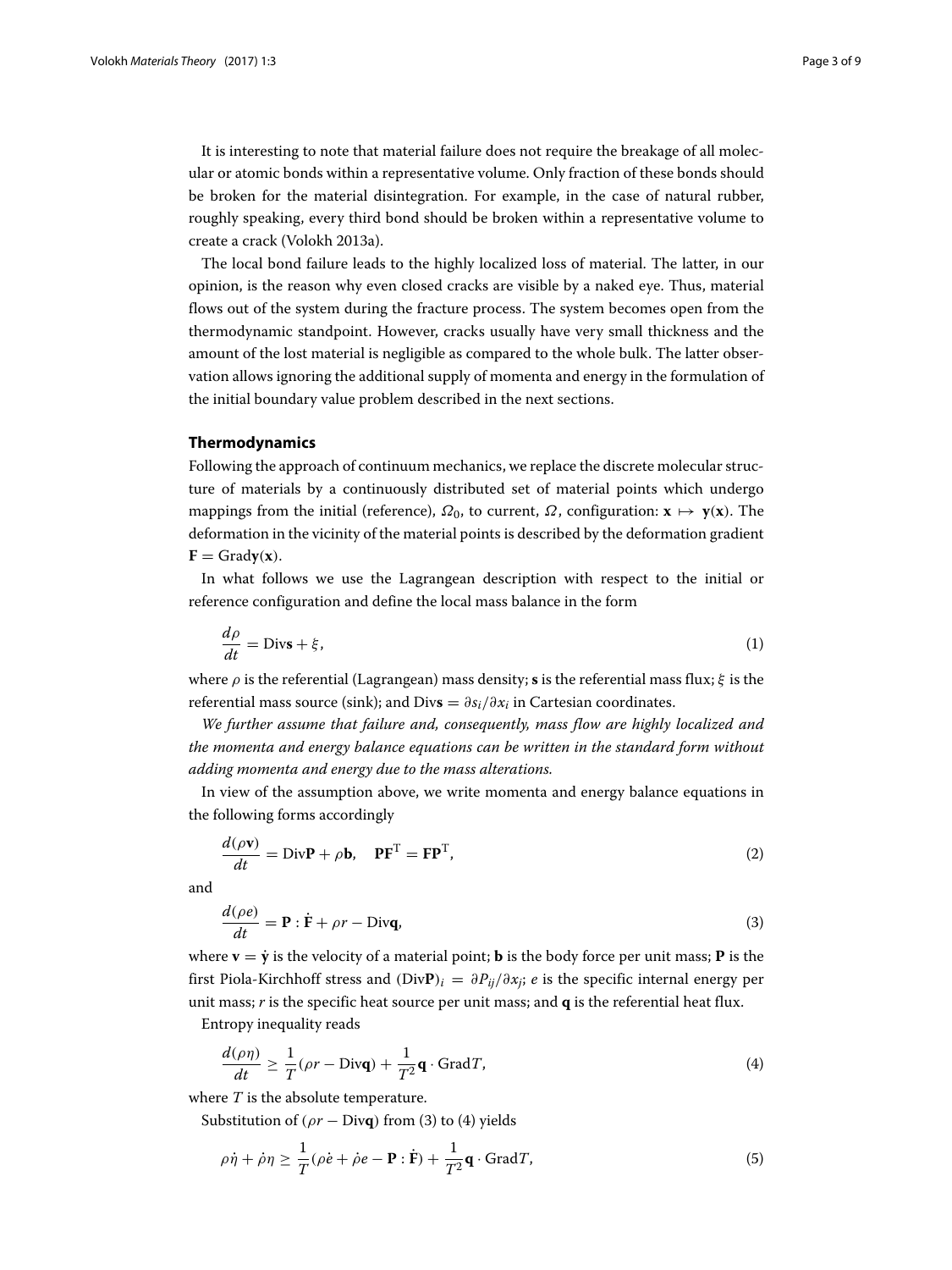or, written in terms of the internal dissipation,

<span id="page-3-1"></span>
$$
D_{\text{int}} = \mathbf{P} : \dot{\mathbf{F}} - \rho(\dot{e} - T\dot{\eta}) - \dot{\rho}(e - T\eta) - \frac{1}{T}\mathbf{q} \cdot \text{Grad}T \ge 0. \tag{6}
$$

We introduce the specific Helmholtz free energy per unit mass

<span id="page-3-0"></span>
$$
w = e - T\eta,\tag{7}
$$

and, consequently, we have

<span id="page-3-2"></span>
$$
e = w + T\eta, \quad \dot{e} = \dot{w} + T\eta + T\dot{\eta}.\tag{8}
$$

Substituting [\(8\)](#page-3-0) in [\(6\)](#page-3-1) we get

$$
D_{\text{int}} = \mathbf{P} : \dot{\mathbf{F}} - \rho(\dot{w} + \dot{T}\eta) - \dot{\rho}w - \frac{1}{T}\mathbf{q} \cdot \text{Grad}T \ge 0.
$$
 (9)

Then, we calculate the Helmholtz free energy increment

$$
\dot{\mathbf{w}} = \frac{\partial \mathbf{w}}{\partial \mathbf{F}} : \dot{\mathbf{F}} + \frac{\partial \mathbf{w}}{\partial T} \dot{T},\tag{10}
$$

and substitute it in [\(9\)](#page-3-2) as follows

$$
D_{\rm int} = \left(\mathbf{P} - \rho \frac{\partial w}{\partial \mathbf{F}}\right) : \dot{\mathbf{F}} - \rho \left(\frac{\partial w}{\partial T} + \eta\right) \dot{T} - \dot{\rho} w - \frac{1}{T} \mathbf{q} \cdot \text{Grad} T \ge 0. \tag{11}
$$

The Coleman-Noll procedure suggests the following choice of the constitutive laws

$$
\mathbf{P} = \rho \frac{\partial w}{\partial \mathbf{F}}, \quad \eta = -\frac{\partial w}{\partial T}.
$$
 (12)

and, consequently, the dissipation inequality reduces to

$$
D_{\text{int}} = -\dot{\rho}w - \frac{1}{T}\mathbf{q} \cdot \text{Grad}T \ge 0. \tag{13}
$$

*We further note that the process of the bond breakage is very fast as compared to the dynamic deformation process and the mass density changes in time as a step function. So, strictly speaking, the density rate should be presented by the Dirac delta in time. We will not consider the super fast transition to failure, which is of no interest on its own, and assume that the densities before and after failure are constants and, consequently,*

$$
\dot{\rho} = \text{Divs} + \xi = 0,
$$

<span id="page-3-3"></span>or

$$
Divs + \xi = 0. \tag{14}
$$

Then, the dissipation inequality reduces to

$$
D_{\rm int} = -\frac{1}{T}\mathbf{q} \cdot \text{Grad} T \ge 0,\tag{15}
$$

which is obeyed because the heat flows in the direction of the lower temperature.

It remains to settle the boundary and initial conditions.

Natural boundary conditions for zero mass flux represent the mass balance on the boundary ∂Ω<sub>0</sub>

<span id="page-3-4"></span>
$$
\mathbf{s} \cdot \mathbf{n} = 0,\tag{16}
$$

where **n** is the unit outward normal to the boundary in the reference configuration.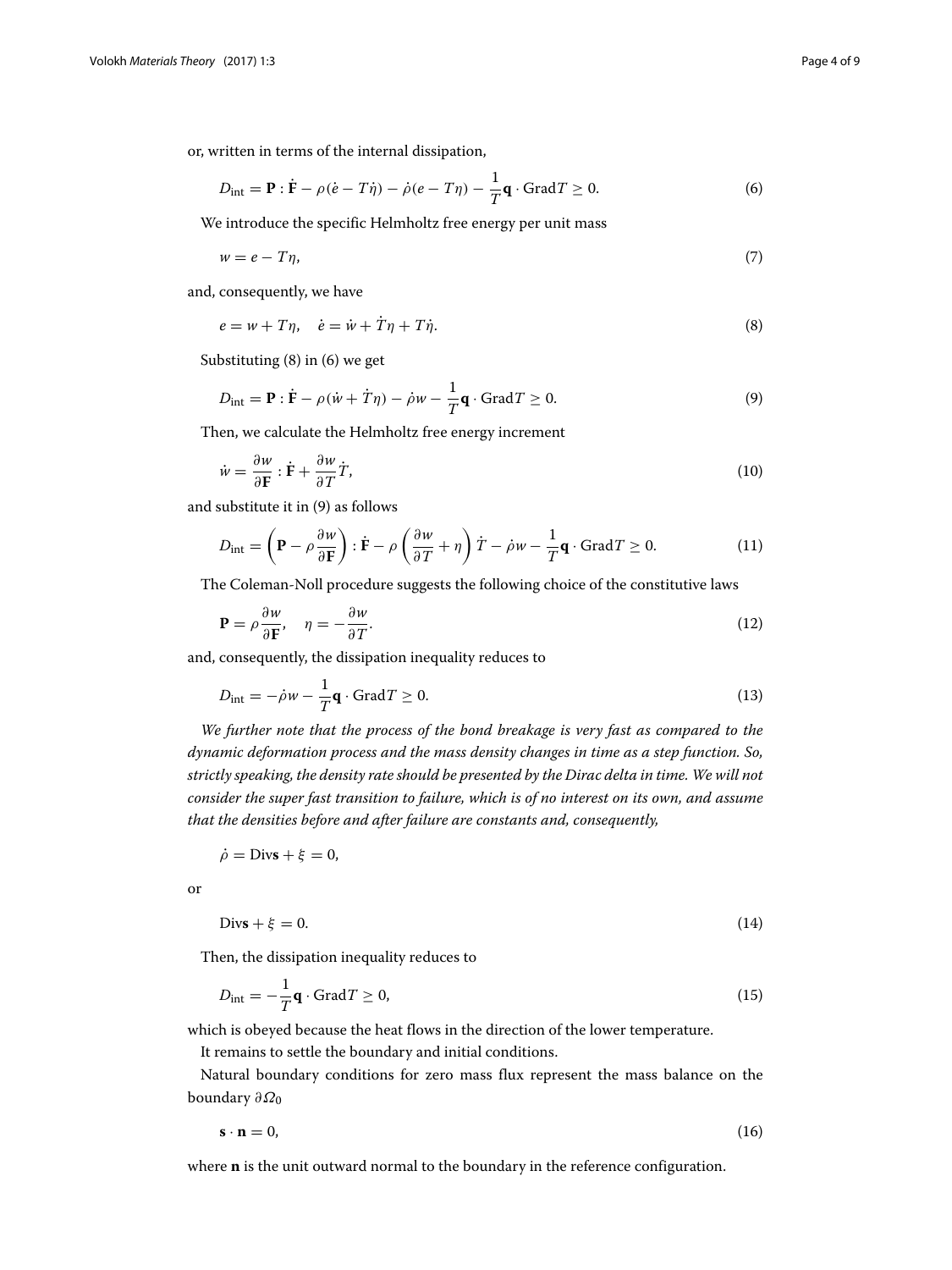Natural boundary conditions for given traction  $\bar{t}$  represent the linear momentum balance on the boundary  $\partial \Omega_0$ 

$$
\mathbf{Pn} = \bar{\mathbf{t}},\tag{17}
$$

or, alternatively, the essential boundary conditions for placements can be prescribed on  $\partial Ω_0$ 

$$
y = \bar{y}.\tag{18}
$$

Initial conditions in  $\Omega_0$  complete the formulation of the coupled mass-flow-elastic initial boundary value problem

$$
\mathbf{y}(t=0) = \mathbf{y}_0, \quad \mathbf{v}(t=0) = \mathbf{v}_0. \tag{19}
$$

**Remark** The fact that we ignore the process of the transition to failure and use [\(14\)](#page-3-3) instead of [\(1\)](#page-2-2) might be difficult to comprehend at first glance. To ease the comprehension the reader might find it useful to consider the analogy between fracture and the buckling process in thin-walled structure. The pre-buckled and post-buckled states of a structure are usually analyzed by using a time-independent approach. The very process of the fast dynamic transition to the buckled state is of no interest and it is normally ignored in analysis by dropping the inertia terms from the momentum balance equation:  $\frac{d(\rho \mathbf{v})}{dt} = \text{Div} \mathbf{P} + \rho \mathbf{b} = \mathbf{0}$  or  $\text{Div} \mathbf{P} + \rho \mathbf{b} = \mathbf{0}$ . By analogy with the buckling analysis we are only interested in the pre-cracked and post-cracked states while the transition (bond rupture) process can be ignored. The latter is the reason why the mass balance can be written in the simplified form:  $\frac{d\rho}{dt}$  = Divs +  $\xi$  = 0 or Divs +  $\xi$  = 0. It is also important to emphasize that the proposed simplification does not affect the natural boundary condition [\(16\)](#page-3-4). This boundary condition is the expression of the mass balance on the boundary, which is obtained by using the standard Cauchy tetrahedron argument.

### **Constitutive equations**

Constitutive law for the mass source is the very heart of the successful formulation of the theory and the reader is welcome to make a proposal.

We choose, for example, the following constitutive law, whose motivation is clarified below,

<span id="page-4-1"></span>
$$
\xi(\rho, \rho_0, w, \phi) = \beta(\rho_0 H(\zeta) \exp[-(w/\phi)^m] - \rho), \tag{20}
$$

where  $\rho_0 = \rho(t = 0)$  is a constant initial density;  $\beta > 0$  is a material constant;  $\phi$  is the specific energy limiter per unit mass, which is calibrated in macroscopic experiments; *m* is a dimensionless material parameter, which controls the sharpness of the transition to material failure on the stress-strain curve; and  $H(\zeta)$  is a unit step function, i.e.  $H(\zeta) = 0$ if  $\zeta < 0$  and  $H(\zeta) = 1$  otherwise.

The switch parameter  $\zeta$ , which is necessary to prevent from material healing, will be explained below.

Constitutive law for the Lagrangean mass flux can be written by analogy with the Fourier law for heat conduction

<span id="page-4-0"></span>
$$
\mathbf{s} = \kappa H(\zeta) \exp[-(w/\phi)^m] J(\mathbf{F}^{\mathrm{T}} \mathbf{F})^{-1} \text{Grad}\rho,
$$
\n(21)

where  $\kappa > 0$  is a mass conductivity for the isotropic case, which might depend on the deformation process.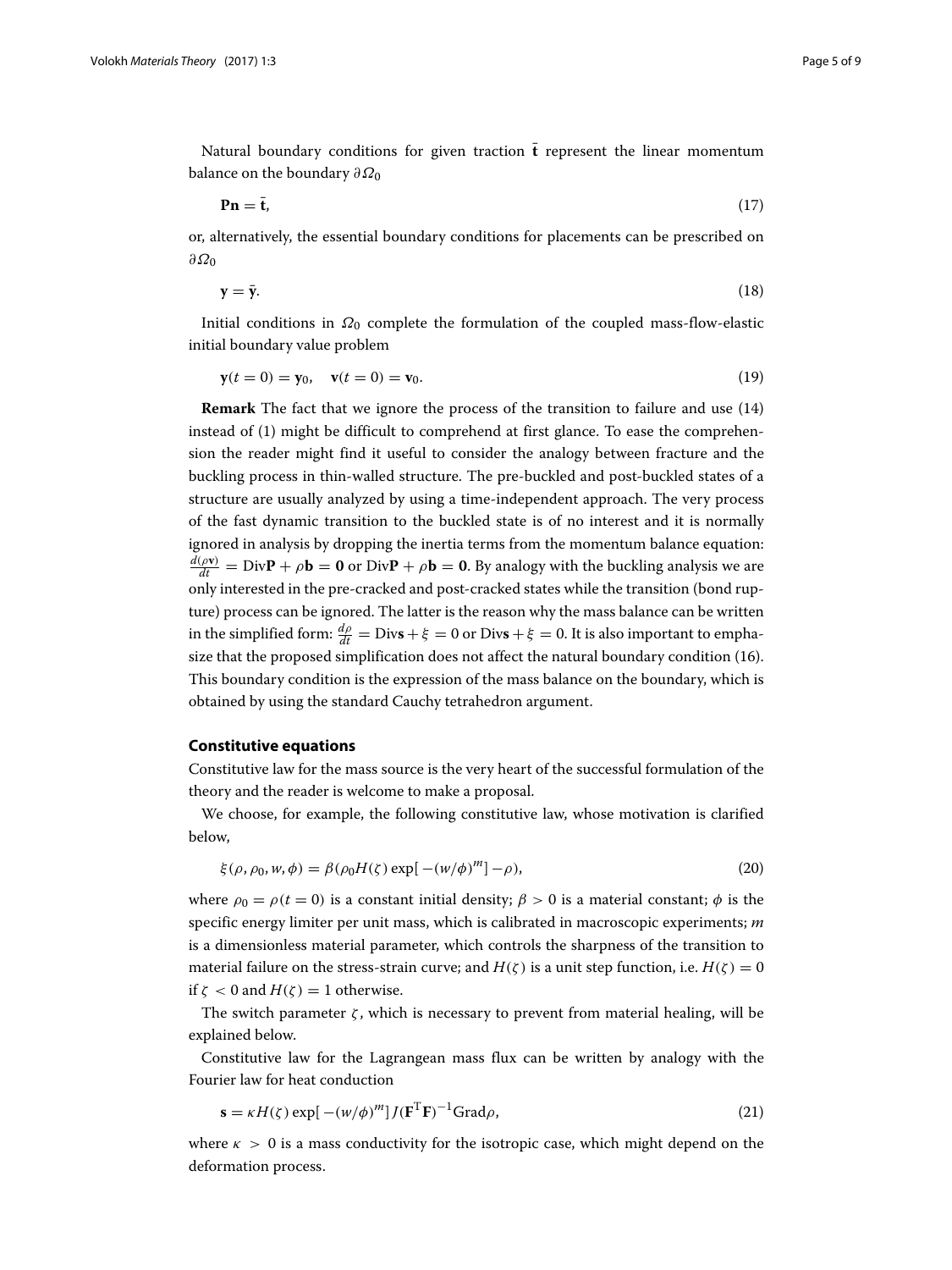The exponential factor is necessary in [\(21\)](#page-4-0) to suppress diffusion in the failed material. Substitution of [\(21\)](#page-4-0) and [\(20\)](#page-4-1) in [\(14\)](#page-3-3) yields

<span id="page-5-0"></span>
$$
\text{Div}\left(l^2H(\zeta)\exp[-(w/\phi)^m]J(\mathbf{F}^{\text{T}}\mathbf{F})^{-1}\text{Grad}\frac{\rho}{\rho_0}\right) + H(\zeta)\exp[-(w/\phi)^m] - \frac{\rho}{\rho_0} = 0,
$$
\n(22)

where

$$
l = \sqrt{\kappa/\beta} \tag{23}
$$

is the characteristic length, *which might depend on the deformation process*.

*It is remarkable that we, actually, do not need to know* κ *and* β *separately and the knowledge of the characteristic length is enough*. For example, the estimate of the characteristic length for rubber is  $l = 0.2$  mm (Volokh [2011\)](#page-8-12) and for concrete it is  $l = 2.6$  cm (Volokh [2013b\)](#page-8-13).

To justify the choice of the constitutive Eq. [\(20\)](#page-4-1) for the mass source/sink we note that in the case of the homogeneous deformation and mass flow the first term on the left hand side of [\(22\)](#page-5-0) vanishes and we obtain

<span id="page-5-1"></span>
$$
\rho = \rho_0 H(\zeta) \exp[-(w/\phi)^m].
$$
\n(24)

Substituting this mass density in the hyperelastic constitutive law we have

$$
\mathbf{P} = \rho_0 H(\zeta) \exp[-(w/\phi)^m] \frac{\partial w}{\partial \mathbf{F}} = H(\zeta) \exp[-(W/\phi)^m] \frac{\partial W}{\partial \mathbf{F}},
$$
\n(25)

where

$$
W = \rho_0 w, \quad \Phi = \rho_0 \phi \tag{26}
$$

are the Helmholtz free energy and energy limiter per unit referential volume accordingly.

Constitutive law [\(25\)](#page-5-1) presents the hyperelasticity with the energy limiters - see Volokh [\(2007,](#page-8-6) [2013a,](#page-8-11) [2016\)](#page-8-14) for the general background. Integrating [\(25\)](#page-5-1) with respect to the deformation gradient, we introduce the following form of the strain energy function

<span id="page-5-2"></span>
$$
\Psi(\mathbf{F}, \zeta) = \Psi_{\mathbf{f}} - H(\zeta)\Psi_{\mathbf{e}}(\mathbf{F}),\tag{27}
$$

where

$$
\Psi_{\mathbf{e}}(\mathbf{F}) = \frac{\Phi}{m} \Gamma\left(\frac{1}{m}, \frac{W(\mathbf{F})^m}{\Phi^m}\right), \quad \Psi_{\mathbf{f}} = \Psi_{\mathbf{e}}(\mathbf{1}). \tag{28}
$$

Here  $\Psi_f$  and  $\Psi_e$ (**F**) designate the constant bulk failure energy and the elastic energy respectively;  $\Gamma(s, x) = \int_x^{\infty} t^{s-1} e^{-t} dt$  is the upper incomplete gamma function.

The switch parameter  $\zeta \in (-\infty, 0]$  is defined by the evolution equation

$$
\dot{\zeta} = -H\left(\epsilon - \frac{\Psi_e}{\Psi_f}\right), \quad \zeta(t=0) = 0,
$$
\n(29)

where  $0 < \epsilon \ll 1$  is a dimensionless precision constant.

The physical interpretation of [\(27\)](#page-5-2) is straightforward: material is hyperelastic for the strain energy below the failure limit -  $\Psi_f$ . When the failure limit is reached, then the strain energy becomes constant for the rest of the deformation process precluding the material healing. Parameter  $\zeta \leq 0$  is *not an internal variable*. It is a switch:  $\zeta = 0$  for the reversible process; and  $\zeta < 0$  for the irreversibly failed material and dissipated strain energy.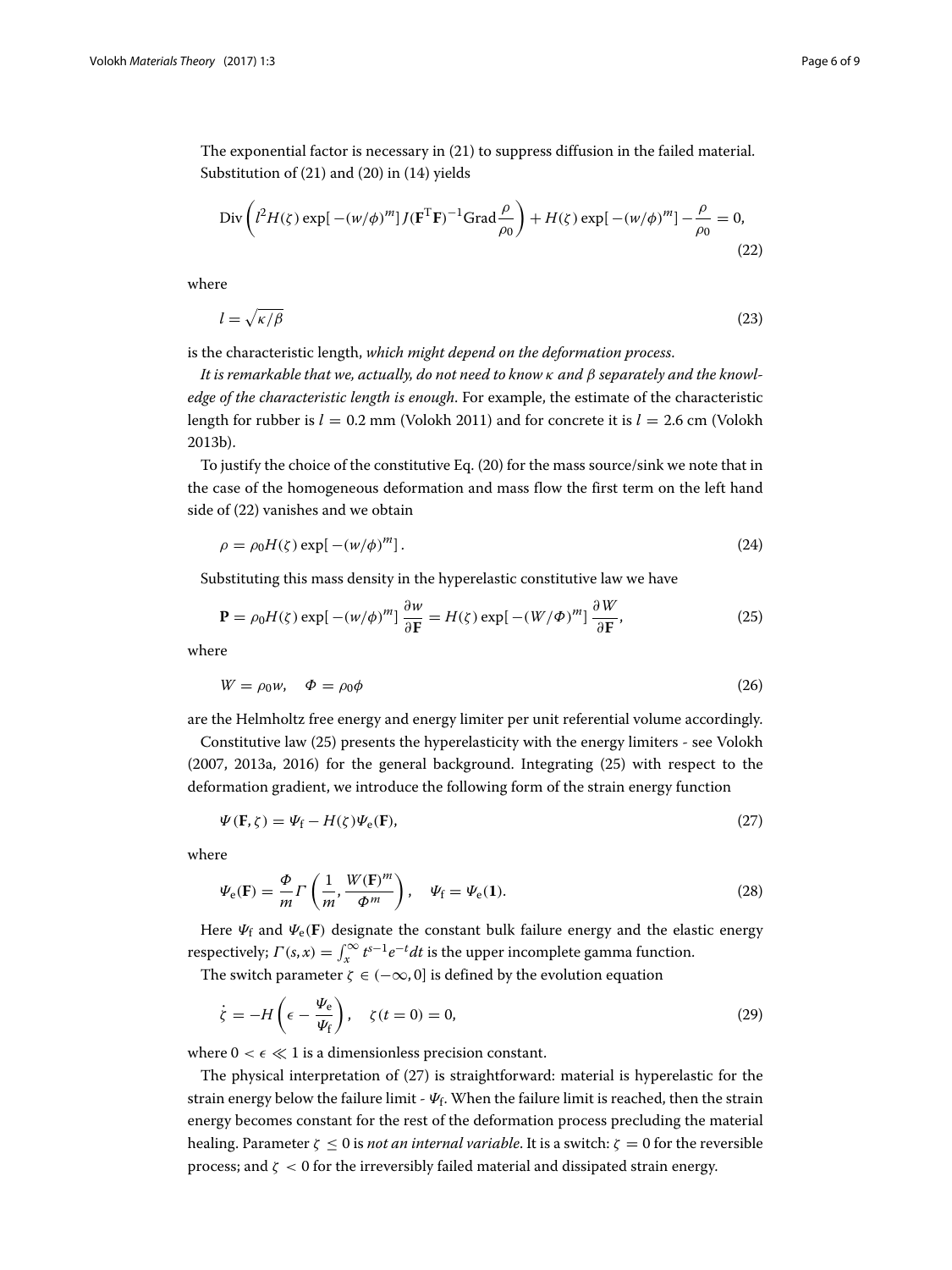For illustration, we present the following specialization of the intact strain energy for a filled Natural Rubber (NR) (Volokh [2010\)](#page-8-15)

$$
W = \rho_0 w = \sum_{k=1}^{3} c_k (I_1 - 3)^k, \quad J = \det \mathbf{F} = 1,
$$
\n(30)

where  $c_1 = 0.298$  MPa,  $c_2 = 0.014$  MPa,  $c_3 = 0.00016$  MPa and the failure parameters are  $m = 10$ , and  $\Phi = 82.0 \text{ MPa}$ .

The Cauchy stress, defined by  $\sigma = J^{-1}P F^{T}$ , versus stretch curve for the uniaxial tension is shown in Fig. [2](#page-6-0) for both cases with and without the energy limiter. Material failure takes place at the critical limit point in correspondence with tests conducted by Hamdi et al. [\(2006\)](#page-7-19).

For the implications and experimental comparisons of the elasticity with energy limiters, the reader is advised to look through Volokh [\(2013a;](#page-8-11) [2016\)](#page-8-14), for example. We completely skip this part for the sake of brevity.

Thus, the proposed constitutive law for the mass source is motivated by the limit case of the coupled formulations in which the deformation is homogeneous.

#### **Conclusion**

Crack in a bulk material is not an ideal unzipping of two adjacent atomic layers. It is rather a massive breakage of atomic bonds diffused in a volume of characteristic size. The massive bond breakage is accompanied by the localized loss of material. Thus, material sinks in the vicinity of the crack. Evidently, the law of mass conservation should be replaced by the law of mass balance, accounting for the mass flow in the vicinity of the crack. The coupled mass-flow-elasticity problem should be set for analysis of crack propagation.

In the present work, we formulated the coupled problem based on the thermodynamic reasoning. We assumed that the mass loss related to the crack development was small as compared to the mass of the whole body. In addition, we assumed that the process of the bond breakage was very fast and the mass density jumped from the intact to failed material abruptly allowing to ignore the transient process of the failure development. These physically reasonable assumptions helped us to formulate a simple coupled initial boundary value problem. *In the absence of failure localization into cracks the theory is essentially the hyperelasticity with the energy limiters. However, when the failure starts localizing into*

<span id="page-6-0"></span>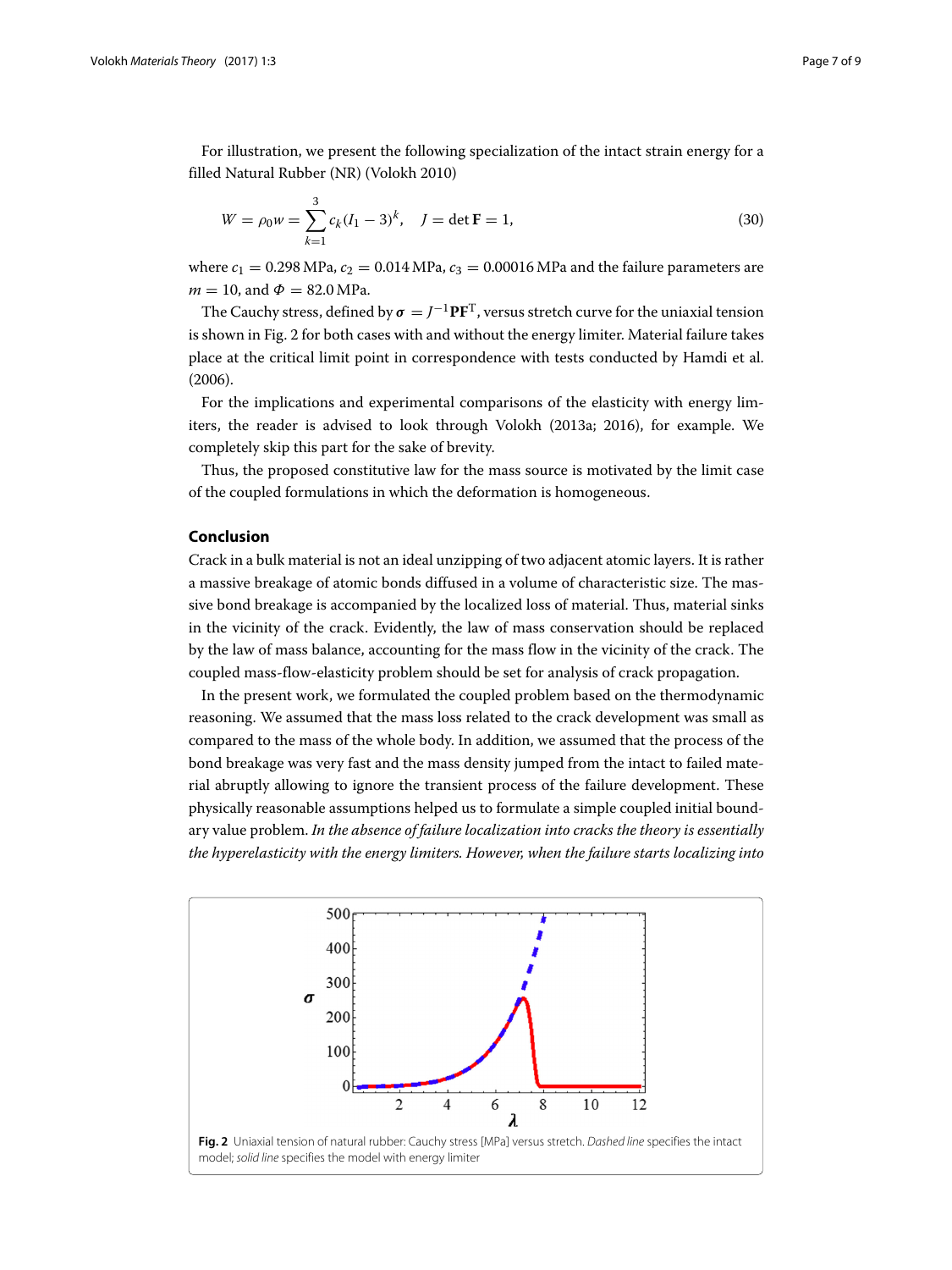*cracks the diffusive material sink activates via the mass balance equation and it provides the regularization of numerical simulations.* The latter regularization is due to the mass diffusion—first term on the left hand side of [\(22\)](#page-5-0).

The attractiveness of the proposed framework as compared to the traditional continuum damage theories is that no internal parameters (like damage variables and phase fields) are used while the regularization of the failure localization is provided by the physically sound law of mass balance.

A numerical integration procedure for the formulated coupled initial boundary value problem is required and it will be considered elsewhere.

Finally, it should be noted that in the present work we focused on brittle fracture of elastomers, concrete, etc. In the case of ductile fracture of polycrystalline metals, for example, the dislocation-triggered plasticity should be taken into account. The marriage of the mass sink approach and theories of ductile failure would be interesting.

#### **Acknowledgements**

The support from the Israel Science Foundation (ISF-198/15) is gratefully acknowledged.

#### **Competing interests**

The author declares that he has no competing interests.

#### **Publisher's Note**

Springer Nature remains neutral with regard to jurisdictional claims in published maps and institutional affiliations.

Received: 26 October 2016 Accepted: 4 December 2016 Published online: 25 May 2017

#### **References**

- <span id="page-7-0"></span>GI Barenblatt, The formation of equilibrium cracks during brittle fracture.General ideas and hypotheses. Axially-symmetric cracks. J. Appl. Math. Mech. **23**, 622–636 (1959)
- <span id="page-7-7"></span>AA Benzerga, JB Leblond, A Needleman, V Tvergaard, Ductile failure modeling. Int. J. Fract. **201**, 29–80 (2016)
- <span id="page-7-14"></span>MJ Borden, CV Verhoosel, MA Scott, TJR Hughes, CM Landis, A phase-field description of dynamic brittle fracture. Comp. Meth. Appl. Mech. Eng. **217-220**, 77–95 (2012)
- <span id="page-7-1"></span>GT Camacho, M Ortiz, Computational modeling of impact damage in brittle materials. Int. J. Solids. Struct. **33**, 2899–2938 (1996)
- <span id="page-7-2"></span>R de Borst, Some recent issues in computational failure mechanics. Int. J. Numer. Meth. Eng. **52**, 63–95 (2001)
- <span id="page-7-15"></span>R de Borst, E van der Giessen, Material Instabilities in Solids. (John Wiley and Sons, Chichester, 1998)
- <span id="page-7-8"></span>A Dorfmann, RW Ogden, A constitutive model for the Mullins effect with permanent set in particle-reinforced rubber. Int. J. Solids. Struct. **41**, 1855–1878 (2004)
- <span id="page-7-16"></span>GA Francfort, JJ Marigo, Revisiting brittle fracture as an energy minimization problem. J. Mech. Phys. Solids. **46**, 1319–1342 (1998)
- H Gao, P Klein, Numerical simulation of crack growth in an isotropic solid with randomized internal cohesive bonds. J. Mech. Phys. Solids. **46**, 187–218 (1998)
- <span id="page-7-3"></span>B Gong, M Paggi, A Carpinteri, A cohesive crack model coupled with damage for interface fatigue problems. Int. J. Fract. **137**, 91–104 (2012)
- <span id="page-7-9"></span>AL Gurson, Continuum theory of ductile rupture by void nucleation and growth: part I-yield criteria and flow rules for porous ductile media. J. Eng. Mat. Tech. **99**, 2–151 (1977)
- <span id="page-7-19"></span>A Hamdi, Nait Abdelaziz M, Ait Hocine N, Heuillet P, Benseddiq N, A fracture criterion of rubber-like materials under plane stress conditions. Polym. Test. **25**, 994–1005 (2006)
- <span id="page-7-17"></span>M Hofacker, C Miehe, Continuum phase field modeling of dynamic fracture: variational principles and staggered FE implementation. Int. J. Fract. **178**, 113–129 (2012)
- <span id="page-7-10"></span>LM Kachanov, Time of the rupture process under creep conditions. Izv. Akad. Nauk. SSSR, Otdelenie Teckhnicheskikh Nauk. **8**, 26–31 (1958)
- <span id="page-7-11"></span>P Klein, H Gao, Crack nucleation and growth as strain localization in a virtual-bond continuum. Eng. Fract. Mech. **61**, 21–48 (1998)
- <span id="page-7-18"></span>D Lasry, T Belytschko, Localization limiters in transient problems. Int. J. Solids. Struct. **24**, 581–597 (1988)
- <span id="page-7-13"></span><span id="page-7-12"></span>J Lemaitre, R Desmorat, Engineering Damage Mechanics: Ductile, Creep, Fatigue and Brittle Failures. (Springer, Berlin, 2005) A Menzel, P Steinmann, A theoretical and computational framework for anisotropic continuum damage mechanics at large strains. Int. J. Solids. Struct. **38**, 9505–9523 (2001)
- <span id="page-7-4"></span>N Moes, J Dolbow, T Belytschko, A finite element method for crack without remeshing. Int. J. Num. Meth. Eng. **46**, 131–150 (1999)

<span id="page-7-6"></span><span id="page-7-5"></span>A Needleman, A continuum model for void nucleation by inclusion debonding. J. Appl. Mech. **54**, 525–531 (1987) A Needleman, Some issues in cohesive surface modeling. Procedia IUTAM. **10**, 221–246 (2014)